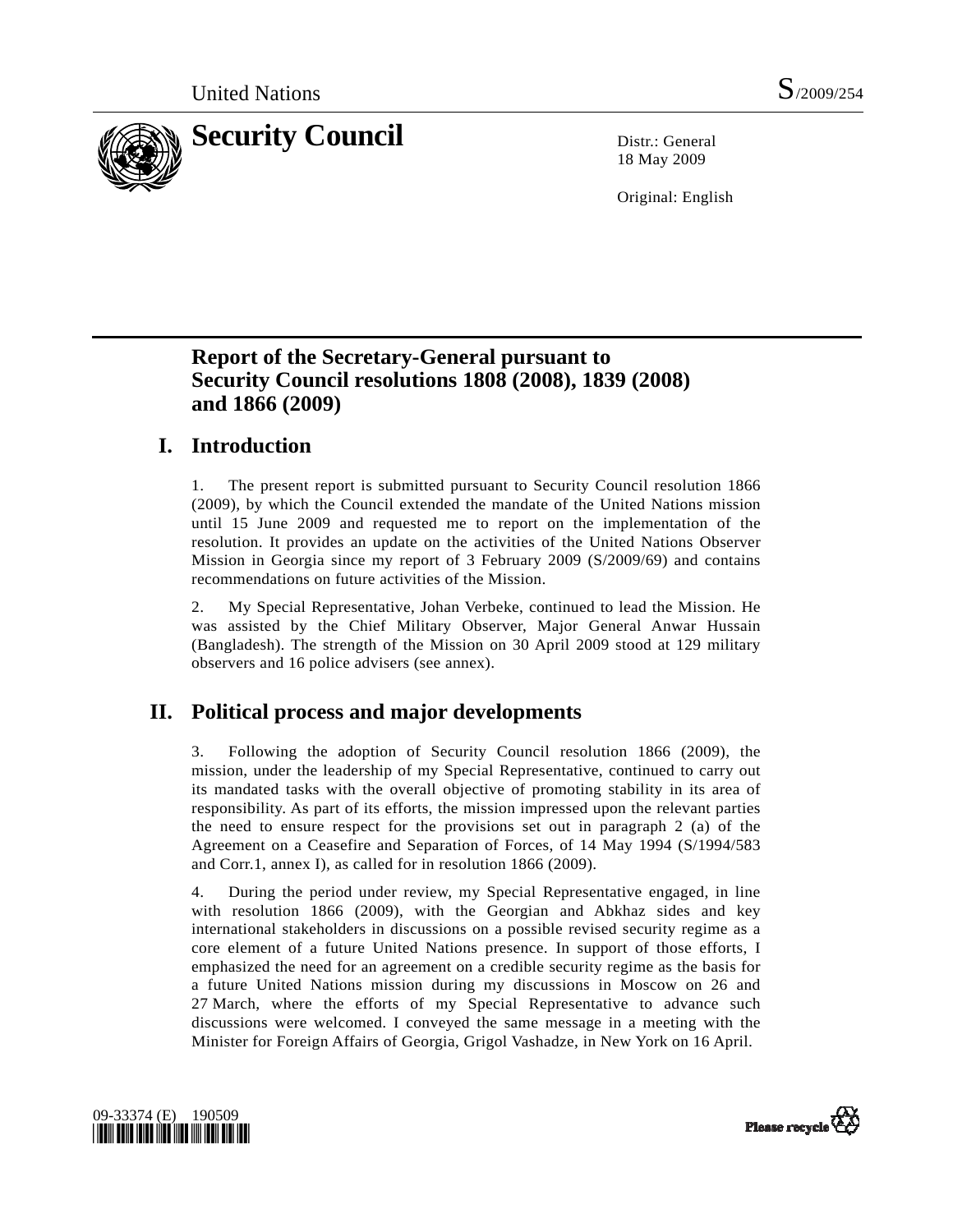5. My Special Representative has also remained engaged in the international discussions in Geneva (see S/2009/69, paras. 5-7). On 17 and 18 February, together with representatives of the European Union and the Organization for Security and Cooperation in Europe (OSCE), he co-chaired the fourth round of the discussions, with the participation of Georgia, the Russian Federation, the United States of America and the Abkhaz and South Ossetian representatives. The participants met in two working groups and discussed security and stability in the region and humanitarian issues. Following intensive exchanges, the participants agreed by consensus on "Proposals for joint incident prevention and response mechanisms". The mechanisms envisage regular meetings between officials responsible for security and public order and representatives of international organizations with the purpose of addressing security issues on the ground. In addressing humanitarian issues, participants agreed to focus efforts on questions related to the facilitation of the voluntary, safe and dignified return of refugees and internally displaced persons.

6. In follow-up to the meeting of 17 and 18 February, the co-chairmen urged the Georgian and Abkhaz sides to provide the names of their respective representatives in order to promptly launch the work within the mechanism. The Abkhaz side insisted that the meetings within the mechanism in which it will participate be held only after 15 June 2009, following the decision by the Security Council on a future United Nations presence. It also suggested that the meetings be chaired by the United Nations and be part of the future mandated United Nations activities. On 23 April, the mechanism for South Ossetia was convened in Ergneti, with the participation of the Georgian and South Ossetian sides, as well as representatives of the Ministry of Defence of the Russian Federation, OSCE and the European Union. It was agreed that the next meeting would be held in May 2009.

7. Following a period of relative stability along the ceasefire line in February and March, the overall situation on the ground changed around 9 April, the date on which the Georgian opposition started demonstrations against the Government, with the introduction of additional Russian Federation forces, including heavy military equipment, into the Mission's area of responsibility (see para. 17 below). The Russian officials justified this reinforcement as being aimed against an increasing threat of "military provocations" in view of the potential domestic instability in Georgia. The Russian reinforcement had been withdrawn by 16 April.

8. Tensions in Georgian-Russian relations continued to affect the overall situation in the region. The Georgian side continued to protest against plans by the Russian Federation to establish military bases in Abkhazia and South Ossetia. It called on the international community to stop the Russian military build-up, induce the Russian side to withdraw troops from the Georgian territory pursuant to the agreement of 12 August 2008 (see S/2008/631, para. 11) and reverse the recognition by the Russian Federation of Abkhazia and South Ossetia. Russian officials reiterated that the military bases were established on the basis of agreements with the Abkhaz and South Ossetian leaderships. They also claimed that there was increased military presence and activity by the Georgian side. This was reported to include the presence of some 2,000 special forces and troops of the Ministry of Internal Affairs in the vicinity of the ceasefire line and some 300 personnel near the Kodori valley on the Georgian-controlled side. The Mission has not confirmed reports of such a presence in its area of responsibility in the Zugdidi sector.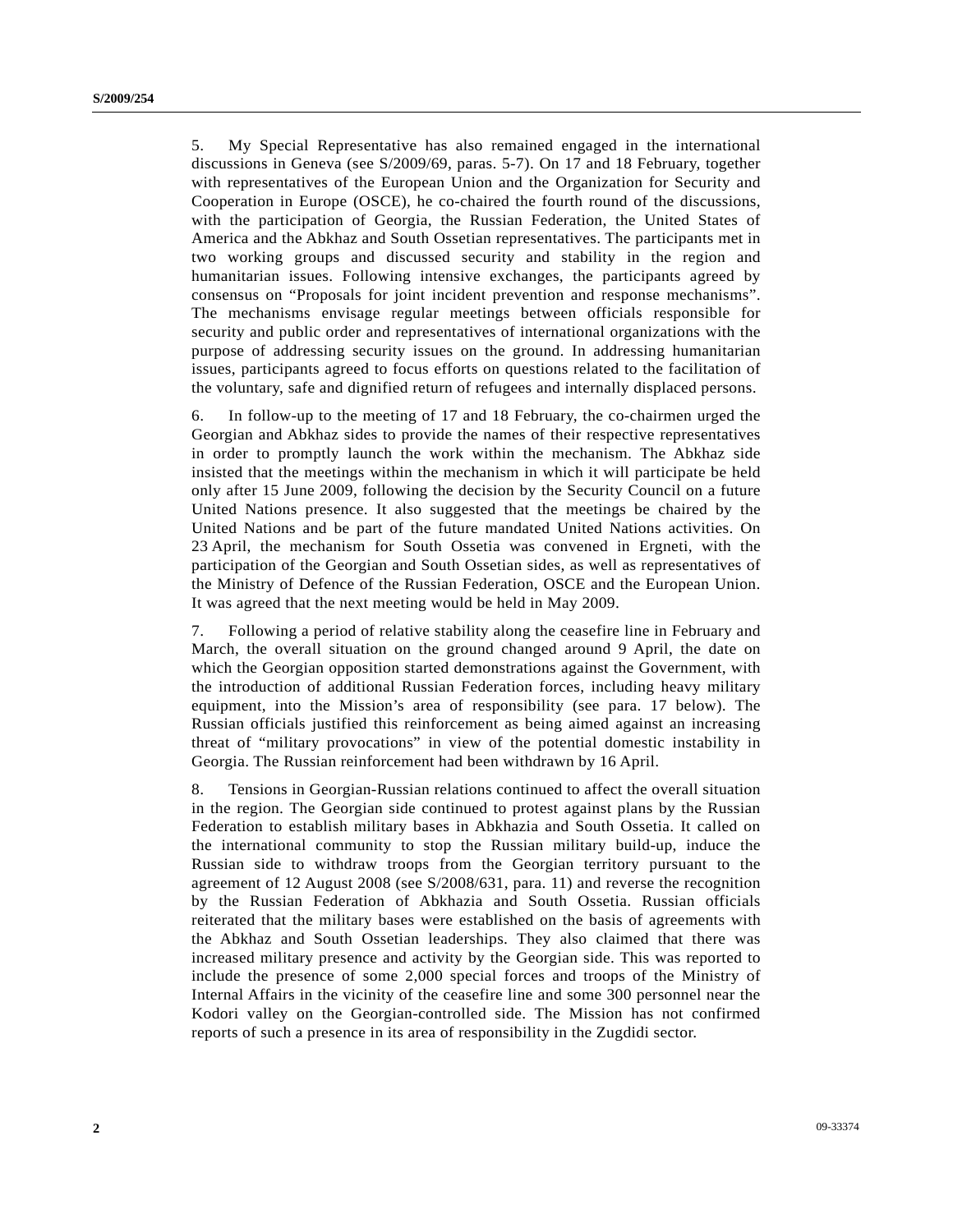9. On 30 April, an "Agreement between the Russian Federation and the Republic of Abkhazia on joint efforts in protection of the state border of the Republic of Abkhazia" and the "Agreement between the Russian Federation and the Republic of South Ossetia on joint efforts in protection of the state border of the Republic of South Ossetia" were signed at the highest level in Moscow. The agreements are effective for five years, with the possibility of extension for a further five years. The Georgian authorities called the signing of those documents a violation of the agreement of 12 August 2008 and appealed to the international community to help "prevent the escalation of Russia's aggression".

10. During the reporting period, the Mission facilitated visits to its area of responsibility by representatives of Member States and international organizations, including the European Union, OSCE and the Council of Europe, as well as representatives of non-governmental organizations. The Mission maintained regular operational contacts with the European Union monitoring mission at all levels.

#### **III. Developments in the Mission's area of responsibility**

#### **Gali sector**

11. During the period under review, the situation in the Gali sector has been generally calm, although it has been tense at times. While the number of shooting incidents across the ceasefire line has decreased compared with the previous reporting period, the continued Abkhaz and increased Russian military presence in the security zone and the threat of mines and improvised explosive devices contributed to a tense environment. At the same time, notwithstanding the fact that the ceasefire line remained formally closed, the Mission observed increased movement by the local population across the line.

12. The Mission maintained regular contacts with the Abkhaz side and representatives of the Russian Federation forces in order to ensure its ability to carry out its operational tasks. From 30 March, the Mission was requested to liaise with the Abkhaz side on matters relating to the Russian Federation forces.

13. In the Gali sector security and restricted-weapons zones, the Mission has continued to observe the presence of Abkhaz military personnel and heavy military equipment. The Abkhaz forces maintained approximately two platoons, supported by seven T-55 tanks, three armoured personnel carriers and two anti-aircraft guns at the former headquarters of the Commonwealth of Independent States (CIS) peacekeeping force in Gali town. In addition, three armoured personnel carriers and one anti-aircraft gun were located at posts in the security zone. The Mission regularly urged the Abkhaz side to withdraw these personnel and equipment in line with paragraph 2 of resolution 1866 (2009). The Abkhaz side stated that this presence was needed in view of the possible security threats from the Georgian side.

14. The Abkhaz law enforcement and security personnel continued to be deployed at their headquarters and at 16 posts in the security zone, located mainly along the ceasefire line.

15. On 30 March, the Mission observed an armed Abkhaz naval patrol vessel, anchored approximately 700 metres offshore in waters adjacent to the security zone. The ship, which was reportedly based in Ochamchira, was the first Abkhaz navy vessel to be sighted in the area since August 2008.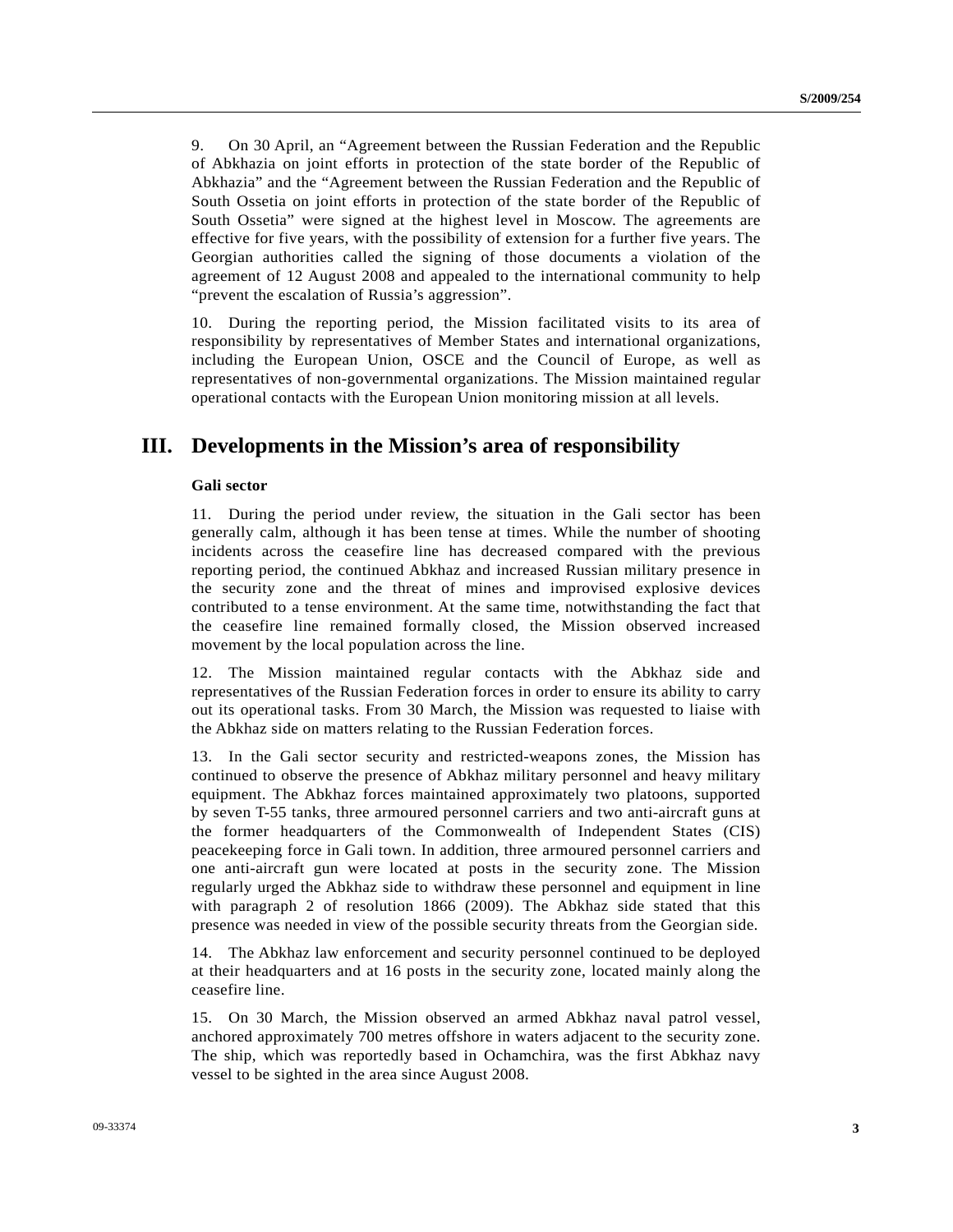16. In February, the Mission observed a rotation of the heavy military equipment introduced in the zone of conflict by the Russian Federation forces in August 2008. The Russian forces established a new position in the restricted-weapons zone near Ilori village south of the Ochamchira training area, where the Abkhaz side reportedly planned to construct and expand its training facilities. Early in March, the Mission also observed on several occasions Russian military helicopters overflying the security zone close to the ceasefire line.

17. On 7, 8 and 11 April, the Mission observed the introduction of additional Russian Federation troops and heavy military equipment by road and railway into the security and restricted-weapons zones. One motorized battalion, supported by two squadrons of tanks, a battery of self-propelled artillery guns, one battery of surface-to-air missile systems and two batteries of multiple launch rocket systems were deployed in the security and restricted-weapons zones. Russian military representatives stated that the Russian Federation troops remained within the limits previously announced (see S/2009/69, para. 10), and denied deployment of additional troops. On 15 and 16 April, the Mission observed the withdrawal of these newly introduced troops and equipment.

18. The Mission has regularly conveyed to the representatives of the Russian Federation forces that the presence of military personnel and heavy military equipment in the security and restricted-weapons zones was inconsistent with the call in resolution 1866 (2009) to respect the provisions set out in paragraph 2 (a) of the Moscow Agreement. The Mission also conveyed its view that helicopter overflights in the zone of conflict were also inconsistent with the resolution. Since mid-March, the Mission has not observed such overflights, except once, on 1 May.

19. On 1 May, in the implementation of the Russian-Abkhaz agreement referred to in paragraph 9 above, Russian Federation border guards were introduced into the security zone at an estimated strength of one company, including three armoured personnel carriers and a few engineer vehicles.

20. The Mission noted a generally more cooperative attitude on the part of Abkhaz personnel at their security posts towards the United Nations patrols. However, instances of non-cooperation, such as hostile behaviour involving the negligent handling of weapons and restrictions on patrols' freedom of movement, were also reported. Following representations by the Mission, Abkhaz senior representatives visited the posts together with United Nations patrols, which helped improve the situation.

21. On 4 March, the Russian Federation forces denied a United Nations patrol access through a Russian position near Lekukhona village in the security zone. A Russian liaison officer later informed the Mission that the United Nations patrols would not be allowed to use segments of the roads that pass through the positions of the Russian Federation forces. The Mission is therefore using alternative routes to access some of its patrolling sites.

22. During the reporting period, the Mission investigated four explosions caused by improvised explosive devices. On 10 February, two consecutive explosions produced by 50 kg and 10 kg of high explosives — occurred on a road routinely used by United Nations patrols between Zeni and Tagiloni villages in the security zone. Those remote-controlled explosions reportedly targeted two trucks with Abkhaz personnel, which had passed by the site of the incidents shortly before. No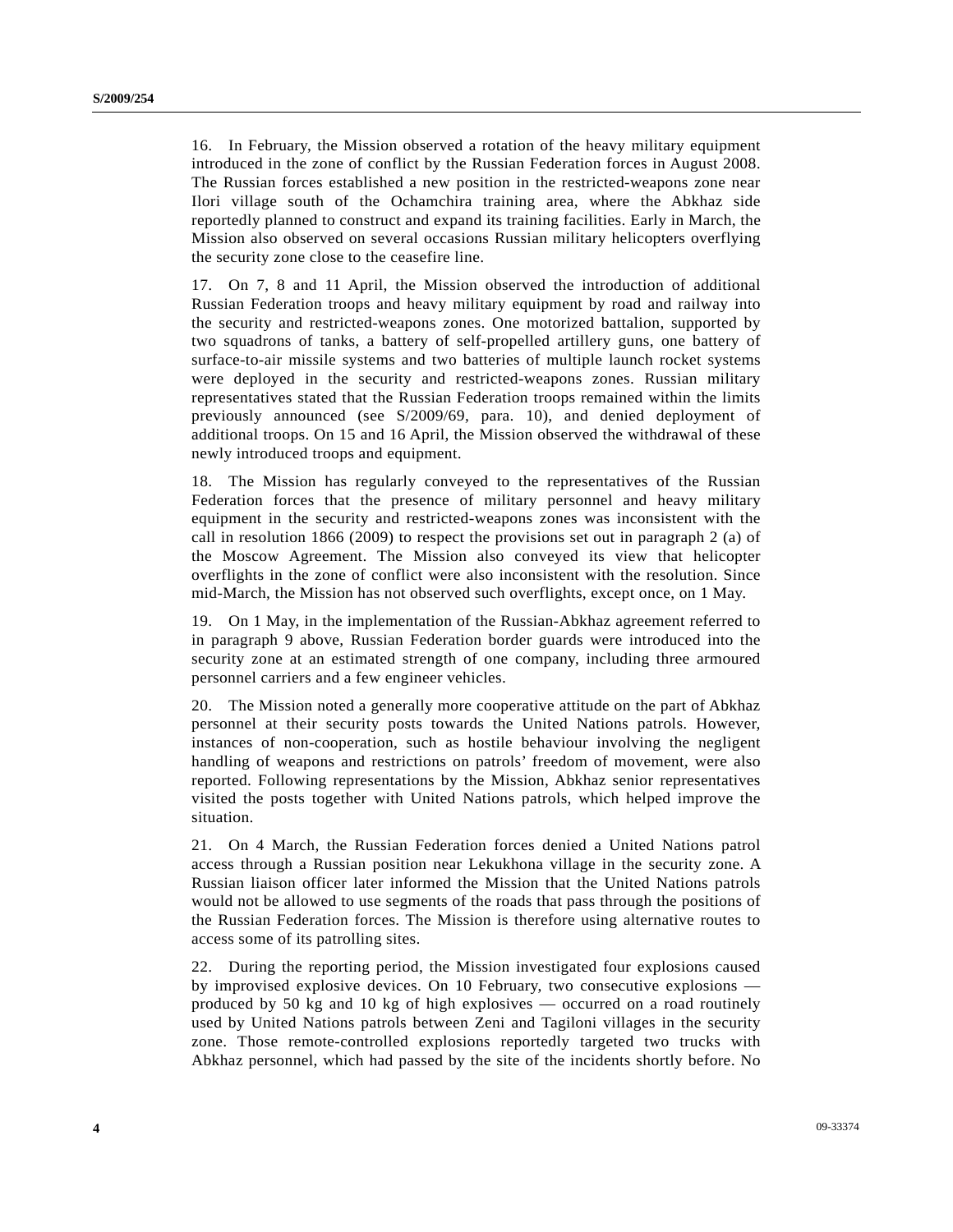casualties or damage were reported. On 10 March, an explosion triggered by a command wire-detonated device occurred on the M-27 road about 1.5 km north of the Inguri bridge as an Abkhaz serviceman was driving a vehicle. No injuries and only minor damage to the vehicle were reported. On 29 March, an explosion caused by a bomb planted on the roof of a roadside shop near Achigvara village in the restricted-weapons zone injured the chief of the village administration and two other employees and destroyed the building. The perpetrators of those explosions could not be identified.

23. The local population remained concerned about the threat of mines in the vicinity of the ceasefire line. On 11 March, a mine explosion near Chuburkhinji village damaged a tractor carrying four people. The Mission continued to bring the issue of clearing the mines to the attention of the relevant Abkhaz authorities on a number of occasions. On 1 April, there was an exchange of fire across the ceasefire line between a Georgian patrol and an Abkhaz man. The Mission could not ascertain who initiated the incident.

24. During the period under review, the criminal incidents reported to the Mission included three homicides, seven attempted homicides and six robberies.

25. On 6 March, in the vicinity of Gantiadi village, a group of armed men in uniform reportedly stopped, searched and confiscated documents, money and other belongings from a group of local residents who were walking in the direction of the ceasefire line. The residents were not detained, but neither were they allowed to cross the ceasefire line. The Mission brought the incident to the attention of the local authorities, who later informed it that the confiscated belongings had been returned.

26. On 3 April, a resident of the village of Nabakevi was found shot dead by the road some distance from his house. Reportedly, several people in uniform had escorted him out of the house on the previous day. The local law enforcement representatives denied any involvement in the incident.

27. The United Nations police continued to liaise with local law enforcement agencies in the Gali, Ochamchira and Tkvarcheli districts. It conducted 18 training courses in forensics, police management, police tactics and other policing skills. It continued to maintain liaison and conduct regular visits to the local law enforcement facilities. In March and April, as part of a community policing project, the United Nations police, together with a local non-governmental organization, Avangard, conducted a training programme in drug abuse awareness for 366 schoolchildren in the Gali district. From 5 to 11 April, the United Nations police facilitated a training course for trainers in forensics, with the participation of four Abkhaz law enforcement personnel in Sochi, Russian Federation. On 24 April, the United Nations police organized an international round-table discussion on traffic safety, with the participation of local and international experts, local authorities and international organizations.

28. During the reporting period, the Mission's Human Rights Office followed up on an increased number of cases of alleged harassment and intimidation of the local population in the Gali district. The Office focused its monitoring and protection activities on the right to non-discrimination, security of the person and freedom of movement and on property rights. The Office conducted regular patrols and joined United Nations military observer patrols; monitored the detention conditions in Gali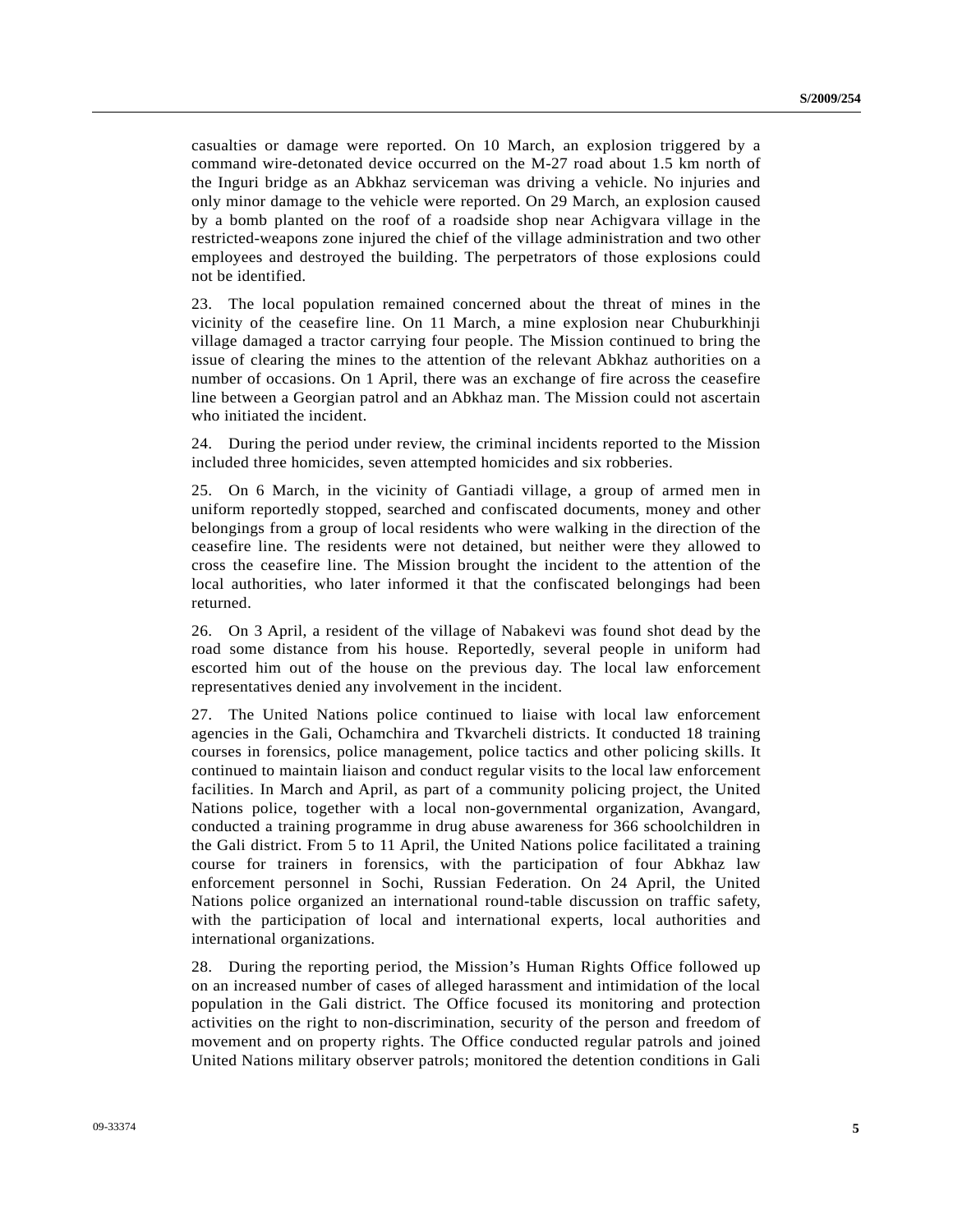town; interviewed residents and collected information from its partners in the field; and followed up on specific complaints and raised issues of concern with the relevant authorities.

29. In addition, the Office continued to monitor developments related to the issuance of "Abkhaz passports" in the Gali district and the language of instruction in local schools, which remained of concern. According to official sources, approximately 1,500 "Abkhaz passports" have been issued in the Gali district so far. Fearing restricted access to public services, such as health care, and limitations on educational and business opportunities, an increased, albeit still limited, number of Gali district residents applied for these passports.

30. The Mission has also followed up on a case of an ethnic Georgian resident of Meore Otobaya village, who was shot and wounded on 24 February, reportedly in the course of a kidnapping attempt, and sent to a hospital in Zugdidi. However, as the injured man was suspected of being involved in criminal activities on the Abkhaz side of the ceasefire line, the local authorities demanded his return, detaining 12 of his relatives and neighbours for one night. On 26 February, the representatives of Abkhaz law enforcement agencies threatened the relatives and neighbours of the alleged suspect, pressuring them to go to Zugdidi to convince him to hand himself in. Fearing reprisals, a large group of village residents crossed to the Georgian-controlled side of the ceasefire line. They were able to return on the following day, after receiving assurances of their safety from the head of the Gali administration. The Mission personnel met with the authorities in Gali town and interviewed the families upon their return. It increased its patrolling activities in the area and has received no reports of mistreatment or reprisals against the affected families.

#### **Zugdidi sector**

31. During the reporting period, the situation in the Zugdidi sector has been generally calm, owing, in part, to fewer instances of exchange of fire across the ceasefire line.

32. The Georgian Ministry of Internal Affairs maintained approximately 250 personnel at 15 observation posts and their headquarters in the security zone. The Ministry of Internal Affairs continued to deploy "Cobra" light armoured vehicles, some of which were used only occasionally to patrol areas close to the ceasefire line. Of 27 vehicles present in the security zone, 2 are armed with machine guns and another 2 are ambulances. The Mission brought to the attention of the Georgian side the fact that the deployment of those vehicles was inconsistent with paragraph 2 of resolution 1866 (2009). The Georgian side maintained that the vehicles were required to ensure the protection of its personnel.

33. On 19 February, the Border Police of the Ministry of Internal Affairs at Poti informed the Mission that the naval department of the Georgian Ministry of Defence, including all vessels and equipment, had been transferred under its authority. The Mission was also informed that two Georgian naval vessels regularly patrol the coast from Batumi to Anaklia village in the security zone.

34. The criminal incidents reported to the Mission during the period under review included one homicide, two abductions and 15 robberies.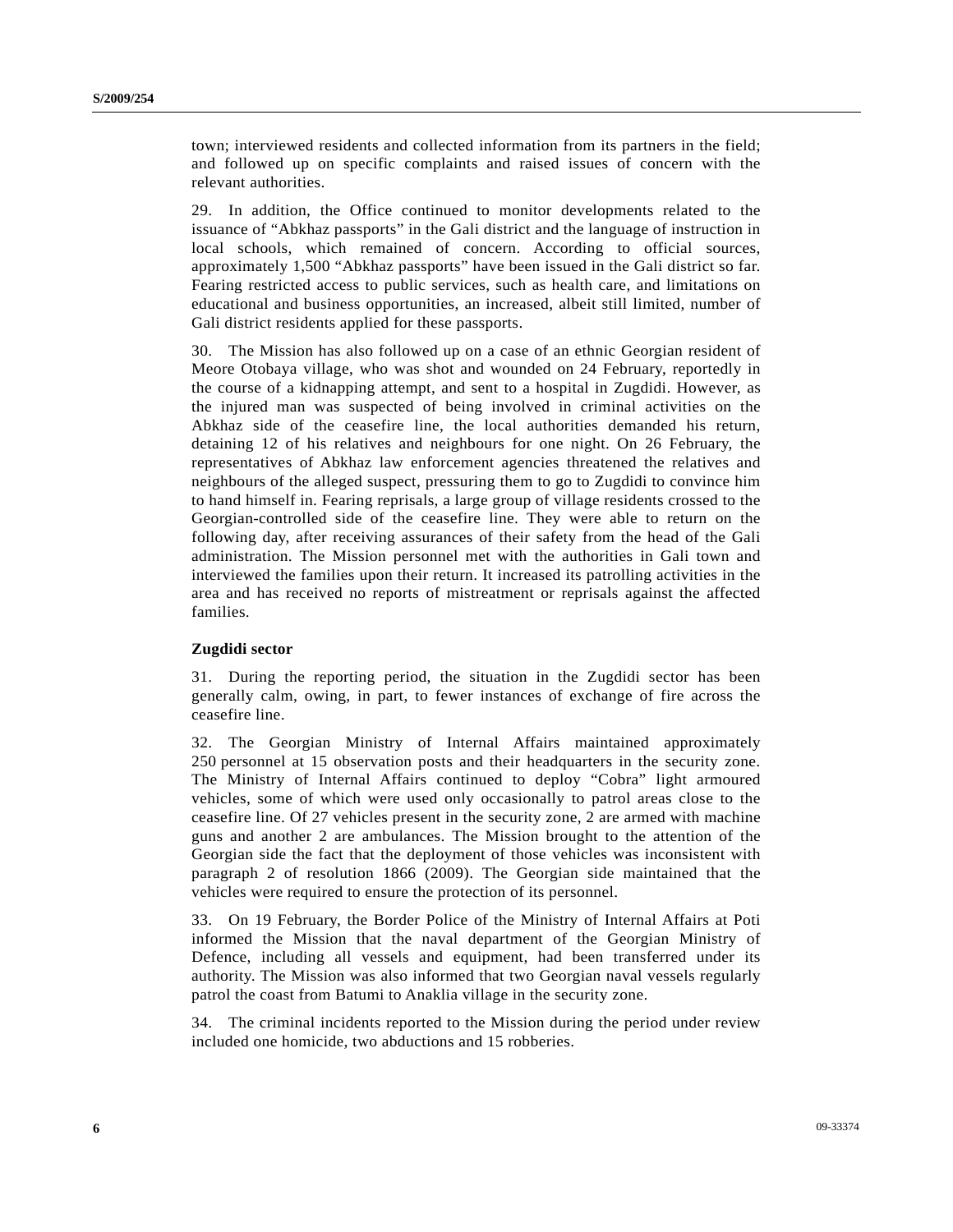35. The United Nations police continued to maintain regular liaison and conduct joint patrols with the Georgian police and to visit the law enforcement facilities, organizing 45 training courses in police tactics, forensics and other policing skills. In the framework of the community policing project, funded by the Government of Switzerland, the United Nations police arranged, together with the local non-governmental organization Gaenati, training in drug abuse awareness for 1,475 schoolchildren in the Zugdidi district. On 6 April, a round-table discussion with the participation of local and international non-governmental organizations was held in the framework of the project. More than 1,000 leaflets and posters related to drug abuse prevention were printed and disseminated among the local population.

36. In carrying out the operational aspects of its mandate, the Mission maintained regular contacts with the Georgian authorities. Regular contacts at all levels were also maintained with the European Union monitoring mission.

#### **Kodori valley**

37. During the reporting period, the Mission conducted four one-day patrols to the Kodori valley, in February, March and April, to observe the security and humanitarian situation. The overall situation in the valley was assessed as calm. The Abkhaz side continued to maintain control of the Kodori valley with the support of the Russian Federation forces.

38. The patrols observed an Abkhaz tent camp near Saken village in the upper Kodori valley but did not have access to the site. They also observed that the Mission's team base at Adjara, previously occupied by Abkhaz personnel, had been vacated. In the lower Kodori valley, the Abkhaz forces have continued to occupy one of the two former CIS peacekeeping checkpoints.

39. The Russian Federation forces in the upper Kodori valley are deployed mostly between Gentsvish village, where they maintain their headquarters, and the Khida and Kalamri-Sukhi passes, which provide access to the valley from the Georgiancontrolled side. Reportedly, the Russian Federation forces maintain checkpoints at the Khida and Kalamri-Sukhi passes alongside Abkhaz posts. The United Nations patrols were denied access to the Gentsvish airfield.

40. The Abkhaz local administration stated that the number of inhabitants in the upper Kodori valley had decreased from the 170 previously reported to 130 by late March owing to winter conditions, which was confirmed by the International Committee of the Red Cross.

41. The Mission's human rights officers participated in two patrols in order to assess the general human rights situation and collect information on the situation of returnees and displaced persons. They noted the absence of school services but the availability of basic medical services in the valley.

42. The Human Rights Office followed up on the expulsion of three Georgian priests and four Georgian nuns from Adjara village on 2 April. The Abkhaz side stated that that measure was due to the clerics' refusal to recognize the Abkhaz jurisdiction and clerical authority.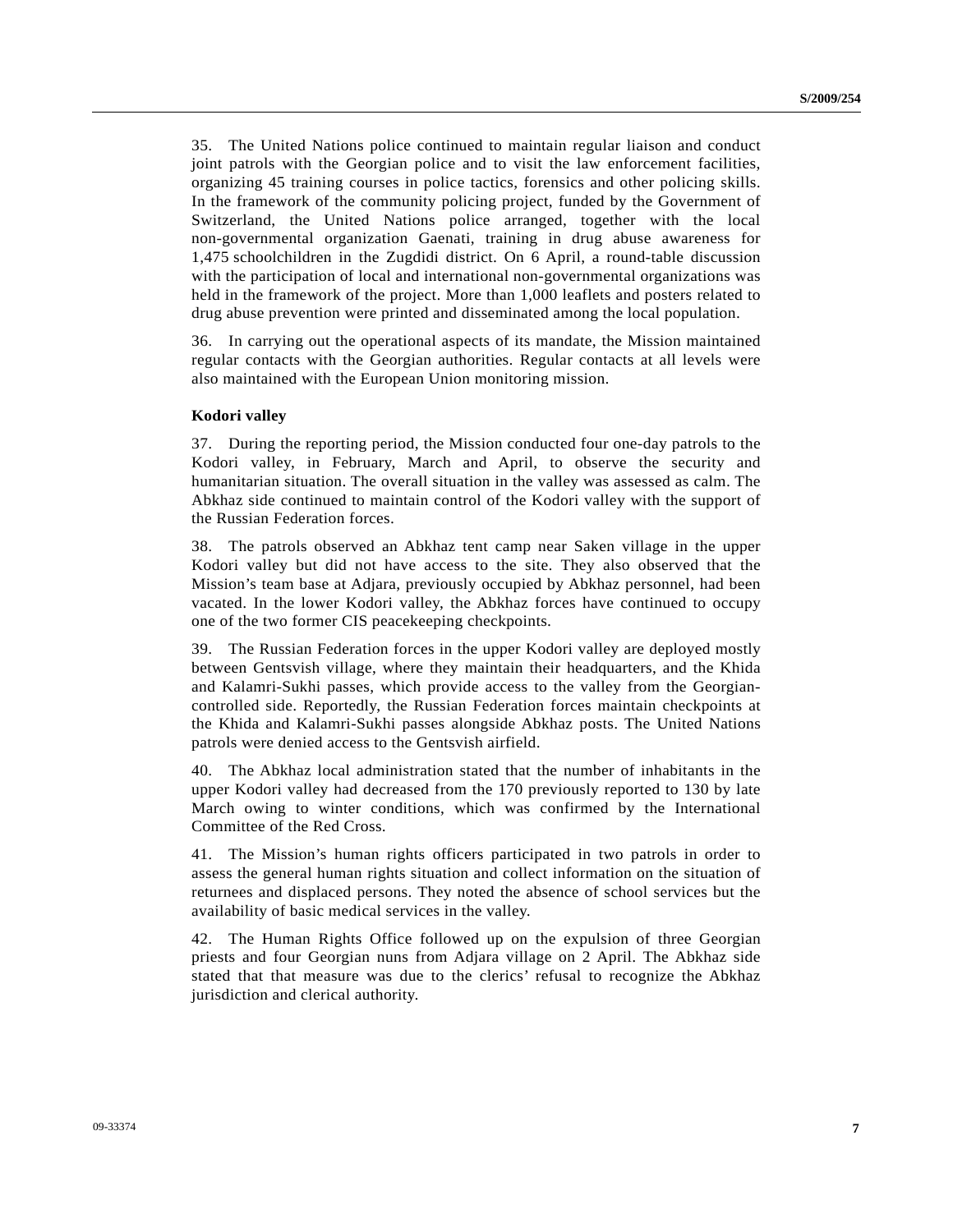#### **Mission-wide developments**

43. The Mission's fact-finding team completed the investigation of nine cases during the period under review. It has temporarily terminated work on four Joint Fact-Finding Group cases, in which no further investigation could be reasonably pursued.

### **IV. Human rights issues**

44. During the reporting period, the Mission's Human Rights Office continued to implement its programme for the promotion and protection of human rights and to provide support to local non-governmental organizations. The Office has conducted monitoring visits to detention facilities to monitor court proceedings and provide advisory services to the local population on the Abkhaz-controlled side of the ceasefire line.

45. The Human Rights Office followed up on individual cases involving the right to physical integrity, the right to the security and safety of the person, equal treatment and non-discrimination and the right to access health services, as well as cases of alleged extortion. It also continued to monitor the case of a legal professional in Gagra who had been physically attacked in November 2007 in the exercise of his professional activities. In addition, the office in Sukhumi continued to follow up on complaints related to due process, the right to a fair trial, the treatment of detainees and property rights issues.

46. The Office also monitored two instances of attempts to limit freedom of expression in the print media. In both cases, two editors of prominent Abkhaz independent newspapers received threats from persons connected to the official authorities and a political party. Both incidents were condemned by civil society and media professionals, who saw them as attacks on freedom of speech.

47. The Office continued to support events commemorating the sixtieth anniversary of the Universal Declaration of Human Rights. Civil society, including local non-governmental organizations, schoolchildren, local media and other relevant stakeholders, participated in debates and round tables on human rights themes. Local television presented films on human rights issues in other parts of the world.

48. The Mission's Human Rights Office also continued to facilitate the "assisting communities together" project, which offers grants to local non-governmental organizations for human rights education and training projects at the grass-roots level. The project is funded jointly by the Office of the United Nations High Commissioner for Human Rights and the United Nations Development Programme (UNDP).

49. During the reporting period, the position of the OSCE Human Rights Officer seconded to the Mission's Human Rights Office became vacant. With the termination of the OSCE mission in Georgia, the future of that position remains uncertain. In cooperation with the OSCE mission, the Human Rights Office has finalized and completed its human rights programmes supported by OSCE.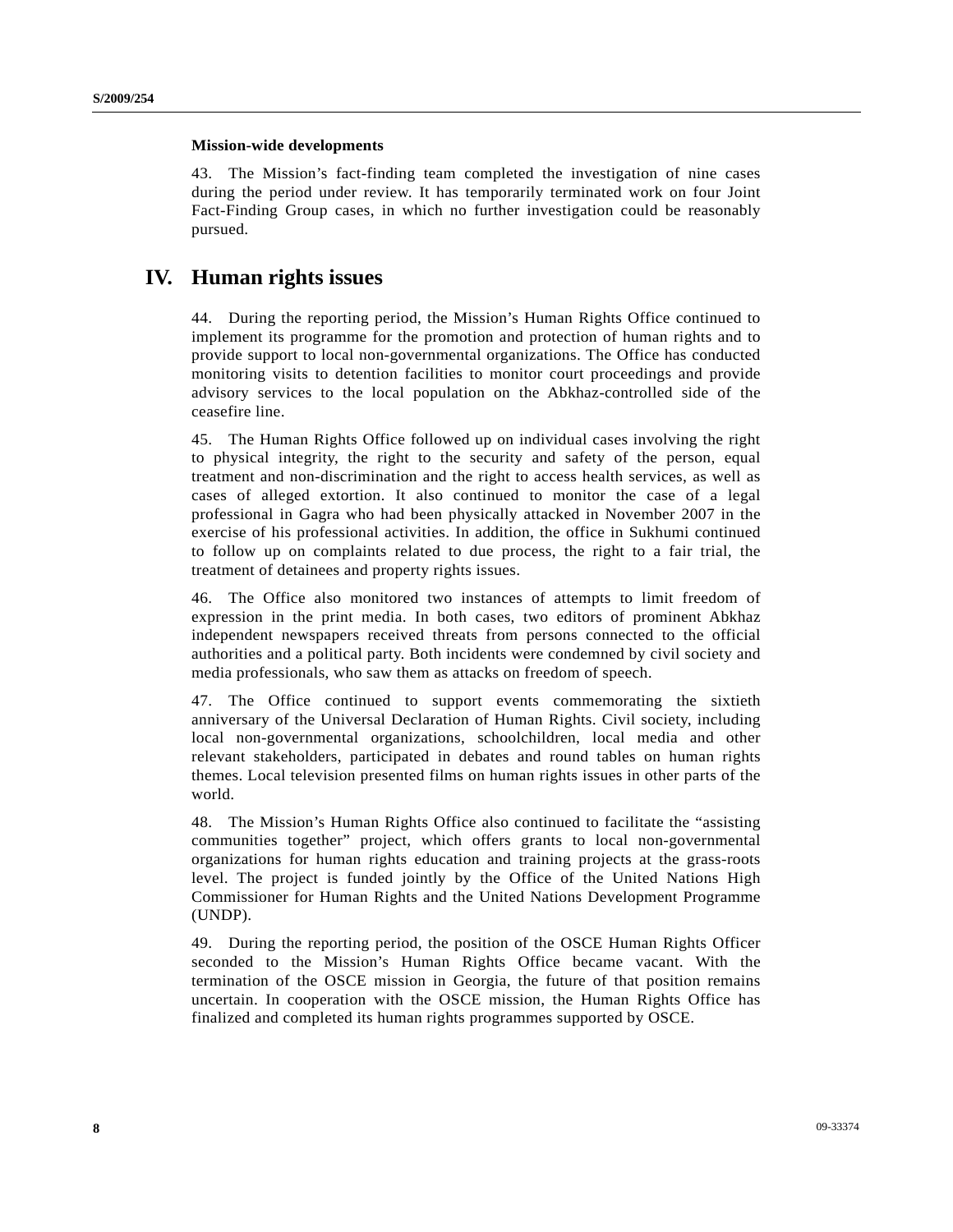#### **V. Humanitarian and rehabilitation activities**

50. During the reporting period, the Mission contributed donations to schools, dispensaries, maternity clinics and residences of displaced persons. It also continued to offer English classes to the local communities on both sides of the ceasefire line. In March, the Mission completed the renovation of the Gali hospital.

51. UNDP continued to support veterinary services for local farmers by providing veterinary training to specialists and supplying vaccines. With the involvement of six farmers' groups, representing Abkhaz, Georgian and Armenian populations, UNDP began installing basic irrigation systems in the Gali, Tkvarcheli and Ochamchira districts to improve agricultural production. In the framework of providing support to women entrepreneurs, UNDP conducted an in-depth workshop on business development in the context of conflict resolution for women of Abkhaz, Georgian and Armenian origin from the Gali, Tkvarcheli and Ochamchira districts.

52. The Office of the United Nations High Commissioner for Refugees (UNHCR) began collecting applications for its shelter rehabilitation programme through centres run by World Vision International. Over 650 applications were received, and the verification and screening process is ongoing. In February, UNHCR monitored the situation of the local population following the Meore Otobaya incident (see para. 29 above). On 18 March, UNHCR and its partners facilitated a field visit by Abkhaz representatives to familiarize them with the implementation of the Office's projects in Gali town and the villages of Bedia and Nabakevi. The local residents used the opportunity to share their concerns and highlight priority needs of their communities.

53. The Danish Refugee Council, with the assistance of the Swiss Agency for Development and Cooperation, continued to rehabilitate roofing, electrical and water-sanitation lines in seven apartment blocks in Sukhumi, Ochamchira, Tkvarcheli and Gali districts and 40 houses in the Gali and Tkvarcheli districts. In cooperation with UNHCR, the Danish Refugee Council began a new project to rehabilitate 100 houses, mostly in the Gali district.

54. The World Food Programme (WFP), in partnership with World Vision International, served 11,600 beneficiaries through its food-for-work programmes in the Gali, Tkvarcheli and Ochamchira districts. In collaboration with World Vision International, UNHCR and the Swiss Agency for Development and Cooperation, WFP supported free school canteens, which provide daily meals to 1,350 students. It also continued to provide, in cooperation with Médecins Sans Frontières, food to patients at the Gulripsh hospital.

55. The United Nations Children's Fund (UNICEF) continued to monitor the situation of children and women, especially in areas close to the ceasefire line. In April, together with World Vision International and local non-governmental organizations, UNICEF began a programme aimed at improving access to health care for women and children and promoting the social inclusion of children with disabilities in the Gali district. It also provided equipment, including computers, and facilitated and monitored the immunization of children in three schools in the Ochamchira and Sukhumi districts.

56. The International Committee of the Red Cross continued to deliver humanitarian assistance to local residents in the upper Kodori valley.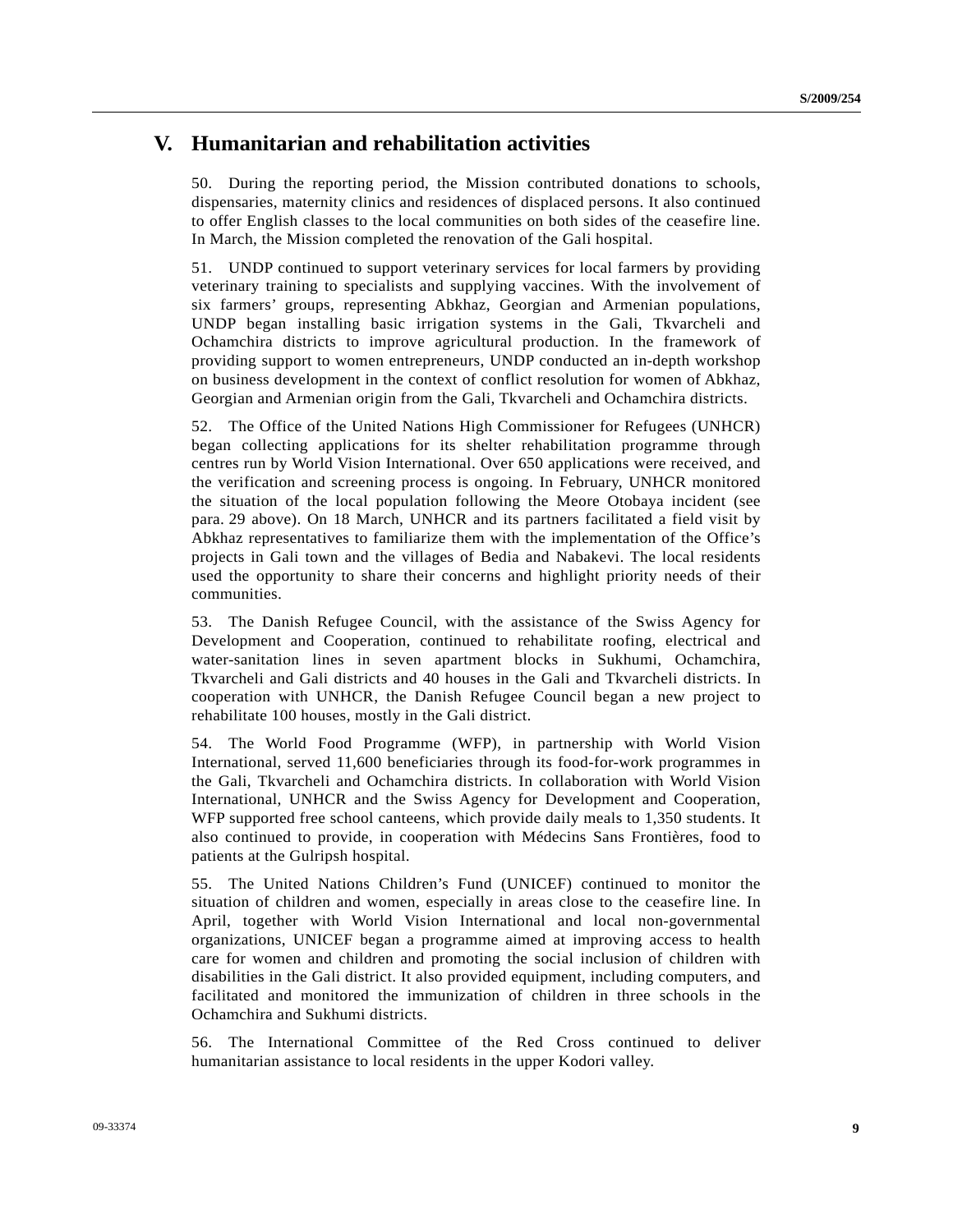#### **VI. Mission support**

57. The Mission continued its HIV/AIDS prevention and awareness programme. It held training sessions for current and incoming personnel and continued to distribute and display relevant materials in the Mission area. In implementation of Security Council resolutions 1325 (2000) and 1820 (2008) on women and peace and security, the Mission regularly addressed gender-related issues and welcomed the expansion of the role and contribution of women among the military personnel. It continued to deliver induction briefings on gender equality in peacekeeping to all incoming personnel. On 6 March, the Mission celebrated International Women's Day and delivered a number of awareness-raising messages aimed at combating violence against women and girls.

#### **VII. Financial aspects**

58. The General Assembly, by its resolution 62/260, appropriated the amount of \$34.5 million for the maintenance of the Mission for the period from 1 July 2008 to 30 June 2009. Should the Security Council decide to extend the mandate of the Mission beyond 15 June 2009, the cost of maintaining the Mission would be limited to the amount approved by the General Assembly for the current period. The proposed budget for the Mission for the period from 1 July 2009 to 30 June 2010 has been submitted to the General Assembly for consideration at the second part of its resumed sixty-third session.

59. As at 31 December 2008, unpaid assessed contributions to the special account for the Mission amounted to \$14.5 million. The total outstanding assessed contributions for all peacekeeping operations at that date amounted to \$2,673.1 million.

#### **VIII. Observations and recommendations**

60. During the reporting period, the efforts in the context of the agreement of 12 August 2008 and the implementing measures of 8 September 2008 have helped to maintain relative calm in the region. I note the agreement on "Proposals for joint incident prevention and response mechanisms" and the convening of the first meeting in that framework relating to South Ossetia. I hope that those efforts can lead to the establishment of a more stable security regime in the area, which was the scene of major hostilities during August 2008. I call on the participants of the mechanism to be convened under United Nations auspices to follow suit. I also urge all parties to facilitate the provision of humanitarian assistance by the United Nations and other international actors to the affected population.

61. In my previous reports (S/2008/631 and S/2009/69), I described the key developments following the events of August 2008 and their impact on the overall context in which the Mission has been implementing its mandate. The situation called for a comprehensive and in-depth review, in consultation with the parties and international stakeholders, of the role of the Mission.

62. Since the adoption of resolution 1866 (2009), the security situation in the Mission's area of responsibility has remained fragile, with a continued threat of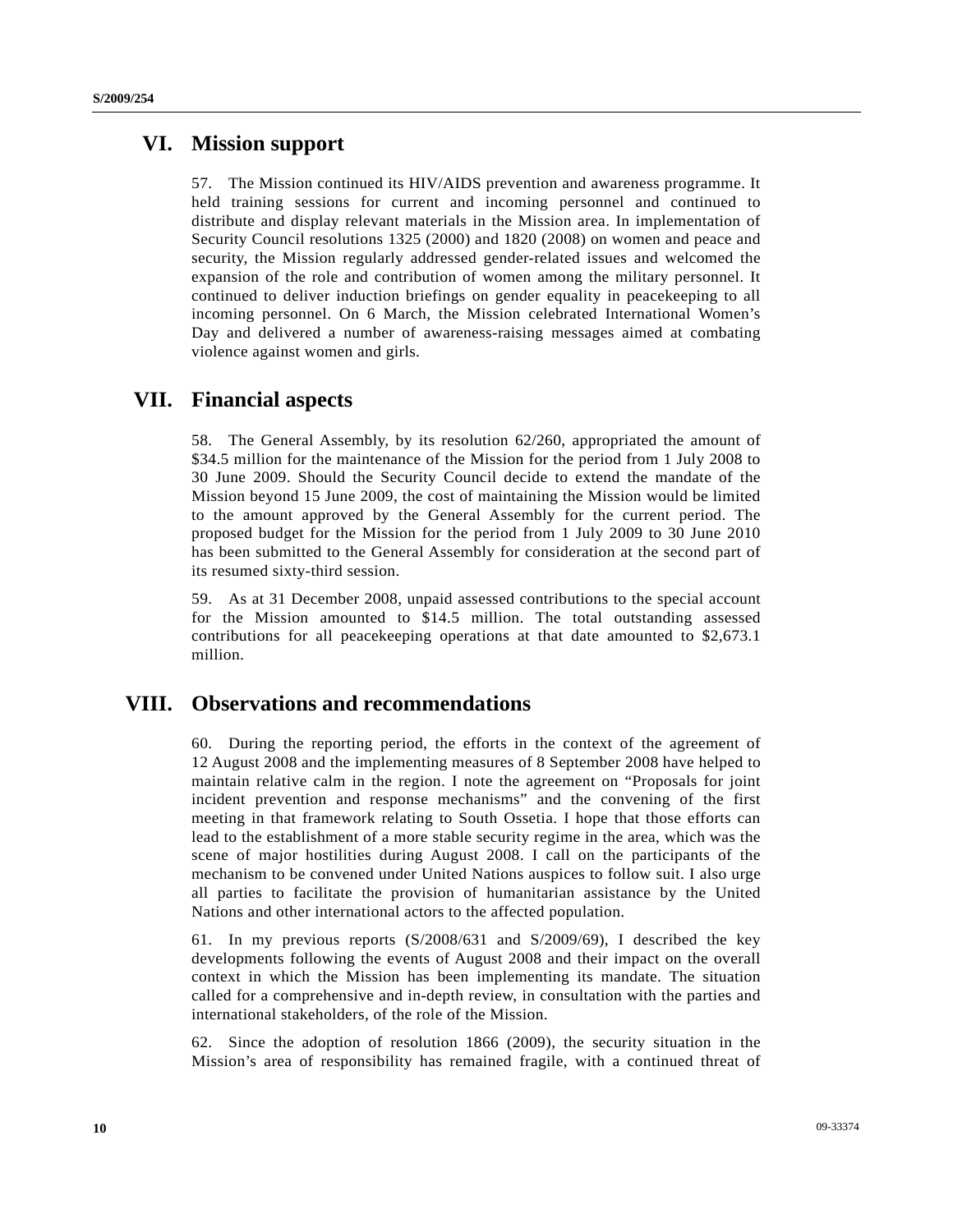incidents, including from mines and improvised explosive devices. The local population, in particular in the Gali district, also remains in a precarious situation, with limitations on its freedom of movement across the ceasefire line. The ceasefire regime — the key foundation for the separation of forces and stabilization — has continued to erode. Heavy military equipment and military personnel have remained in the Mission's area of responsibility, despite the call in resolution 1866 (2009) that the provisions set out in paragraph 2 (a) of the Moscow Agreement be respected.

63. During the reporting period, the Mission has continued its activities on both sides of the ceasefire line, contributing to the general stability and security of the local population, in particular in the Gali district. However, given the continued erosion of the security regime, an agreement on a revised security regime is essential for a long-term stabilization and a viable United Nations role in the region.

64. Following the adoption of resolution 1866 (2009), I have requested my Special Representative to engage with the parties and international stakeholders on a possible revised security regime. My Special Representative elaborated a set of principles for such a regime. Following his initial round of consultations, my Special Representative developed a more detailed proposal, which was shared with the parties and key international stakeholders at the end of March.

65. On the basis of those and further consultations, I would like to recommend the following elements of a future security regime:

 (a) Strict adherence to the ceasefire on land, at sea and in the air, and to the principle of the non-use of force;

 (b) Security zones, extending 12 km on each side of the ceasefire line. In the security zones, there shall be no armed forces or military equipment. The only firearms in the zone will be personal weapons carried by law enforcement and security personnel, whose total numbers shall not exceed 600, equipped with up to 10 unarmed armoured personnel carriers;

 (c) Restricted zones, extending for further 12 km on each side of the ceasefire line. In the restricted zones, there shall be no heavy military equipment, including tanks, missile systems, artillery and mortars with calibre exceeding 80 mm, with the exception of armoured personnel carriers, whose numbers shall not exceed 10. There shall be no storage of heavy weapons ammunition in the zone;

 (d) Advance, i.e., 48 to 72 hours, notification of movement of personnel and equipment in the security and restricted zones;

 (e) No presence of military and reconnaissance aircraft, including unmanned aerial vehicles, in the security and restricted zones;

Maritime security zones, extending 12 nautical miles off the coast and 12 km on each side. In the maritime security zones, there shall be no naval vessels, with the exception of up to five coast guard patrol boats, or similar light craft;

 (g) Regular United Nations monitoring of the security and humanitarian situation in the Kodori valley;

 (h) Transparency arrangements, including access and provision of information, with regard to the military installations in Senaki and Ochamchira;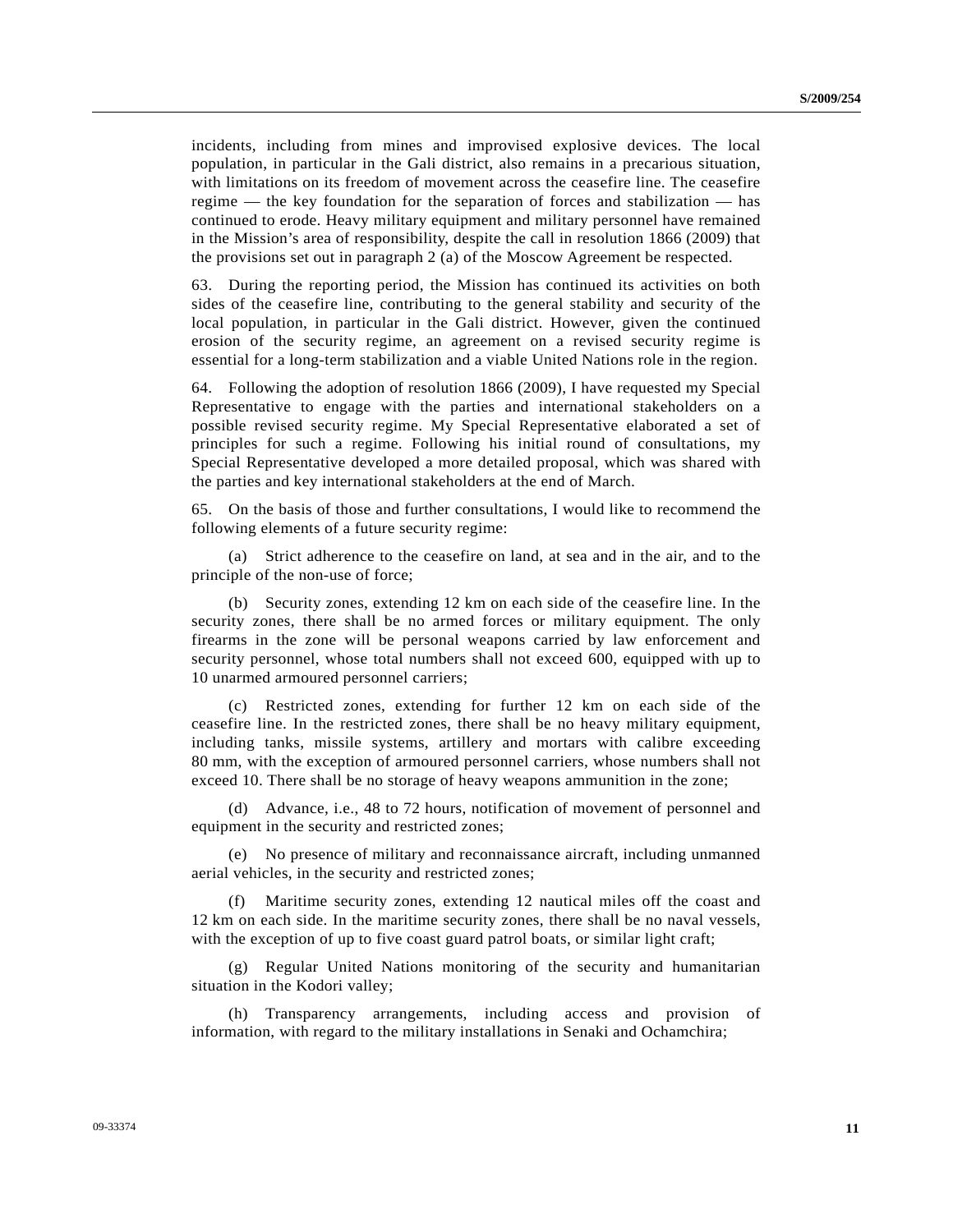(i) Regular meetings in the framework of the joint incident prevention and response mechanism;

(j) Investigation and reporting of violations by the United Nations;

(k) Security and full freedom of movement of United Nations personnel.

66. On the basis of the above security regime, and as requested by the Council in resolution 1866 (2009), the following are my recommendations with regard to the future activities of the Mission:

 (a) To monitor and verify the implementation of the security regime as proposed in the above paragraph of the present report;

 (b) To maintain contact with the parties and other relevant actors, including through the joint incident prevention and response mechanism, with a view to preventing tensions and resolving incidents;

 (c) To facilitate the freedom of movement of the local population across the ceasefire line, including through monitoring at crossing points;

 (d) To contribute to the provision of humanitarian assistance and the creation of conditions for the safe and dignified return of internally displaced persons and refugees, including through promoting their basic rights and facilitation of efforts by United Nations funds and agencies to improve their socio-economic conditions;

 (e) To contribute, through strengthened United Nations police and human rights capacities and functions to ensure effective monitoring and investigation activities, to the improved law enforcement and respect and protection of human rights of the local and returnee population, especially in the zone of conflict;

 (f) To facilitate contacts between the parties, with a view to promoting cooperation on practical issues, confidence-building and dialogue.

67. A United Nations stabilization mission with this mandate would cooperate with other international partners in the region, such as the European Union monitoring mission and OSCE. It would also contribute, through the efforts of my Special Representative, to joint mediation efforts by the European Union, OSCE and the United Nations in the framework of the implementation of the agreement of 12 August 2008 and the implementing measures of 8 September 2008.

68. In conclusion, I would like to express my gratitude to my Special Representative and to the men and women who have served with the Mission since 1993 for their efforts to promote a more stable situation on the ground and their commitment, despite difficult circumstances, to contribute to peace and security in the region.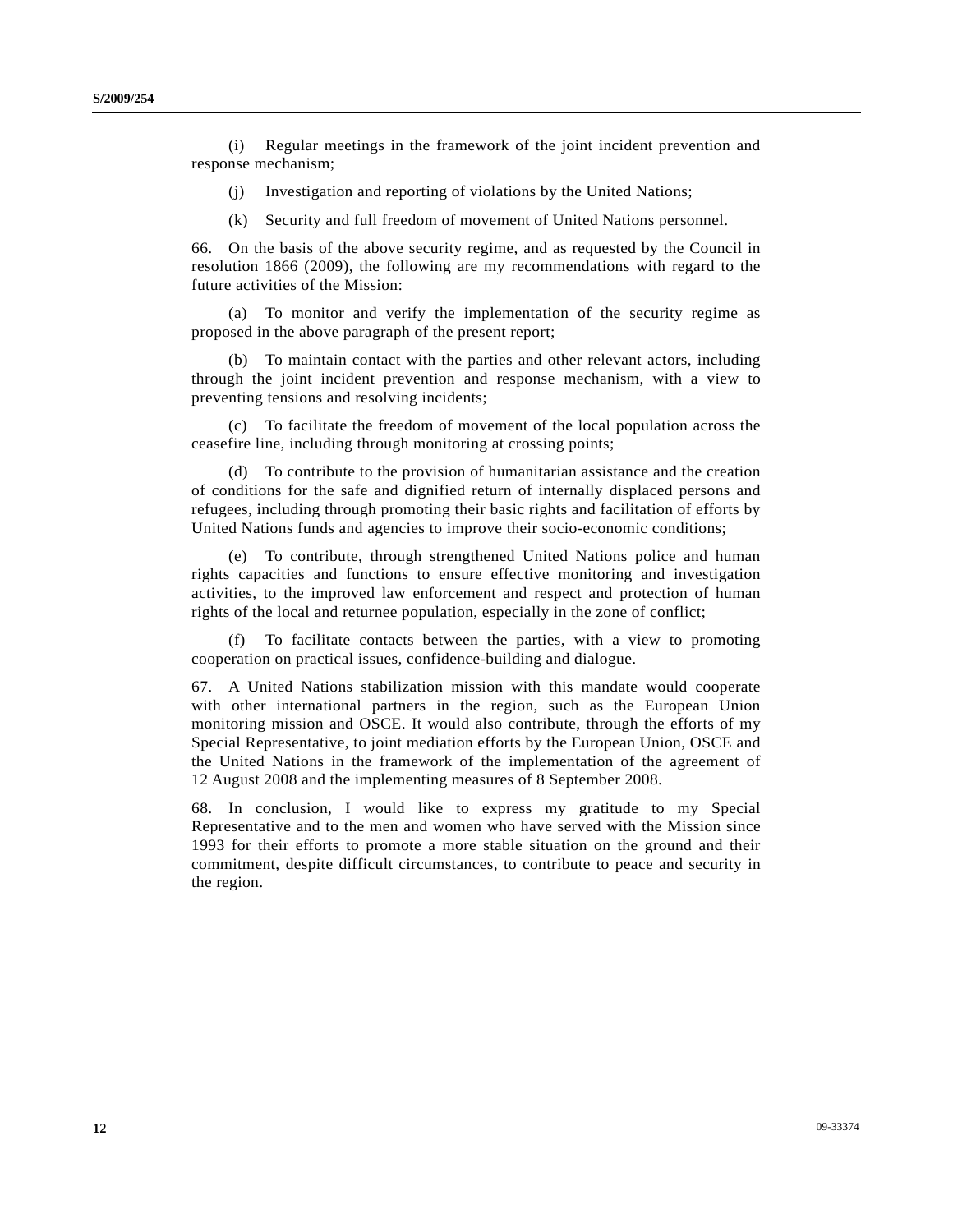## **Annex**

| Country                                                 | Military observers |
|---------------------------------------------------------|--------------------|
| Albania                                                 | 3                  |
| Austria                                                 | $\overline{2}$     |
| Bangladesh                                              | $10^a$             |
| Croatia                                                 | 3                  |
| Czech Republic                                          | 5                  |
| Denmark                                                 | 5                  |
| Egypt                                                   | 6                  |
| France                                                  | 3                  |
| Germany                                                 | 11 <sup>b</sup>    |
| Ghana                                                   | $\mathbf{1}$       |
| Greece                                                  | $\overline{4}$     |
| Hungary                                                 | 5                  |
| Indonesia                                               | $\overline{4}$     |
| Jordan                                                  | 7                  |
| Lithuania                                               | $\overline{c}$     |
| Mongolia                                                | $\mathbf{1}$       |
| Pakistan                                                | 7                  |
| Poland                                                  | 5                  |
| Republic of Korea                                       | 7                  |
| Republic of Moldova                                     | $\mathbf{1}$       |
| Romania                                                 | $\overline{c}$     |
| <b>Russian Federation</b>                               | 5                  |
| Sweden                                                  | 3                  |
| Switzerland                                             | $\overline{4}$     |
| Turkey                                                  | $\overline{4}$     |
| Ukraine                                                 | 5                  |
| United Kingdom of Great Britain and<br>Northern Ireland | 5                  |
| United States of America                                | $\overline{c}$     |
| Uruguay                                                 | $\overline{4}$     |
| Yemen                                                   | 3                  |
| <b>Total</b>                                            | 129                |

# **A. Countries providing military observers (as at 30 April 2009)**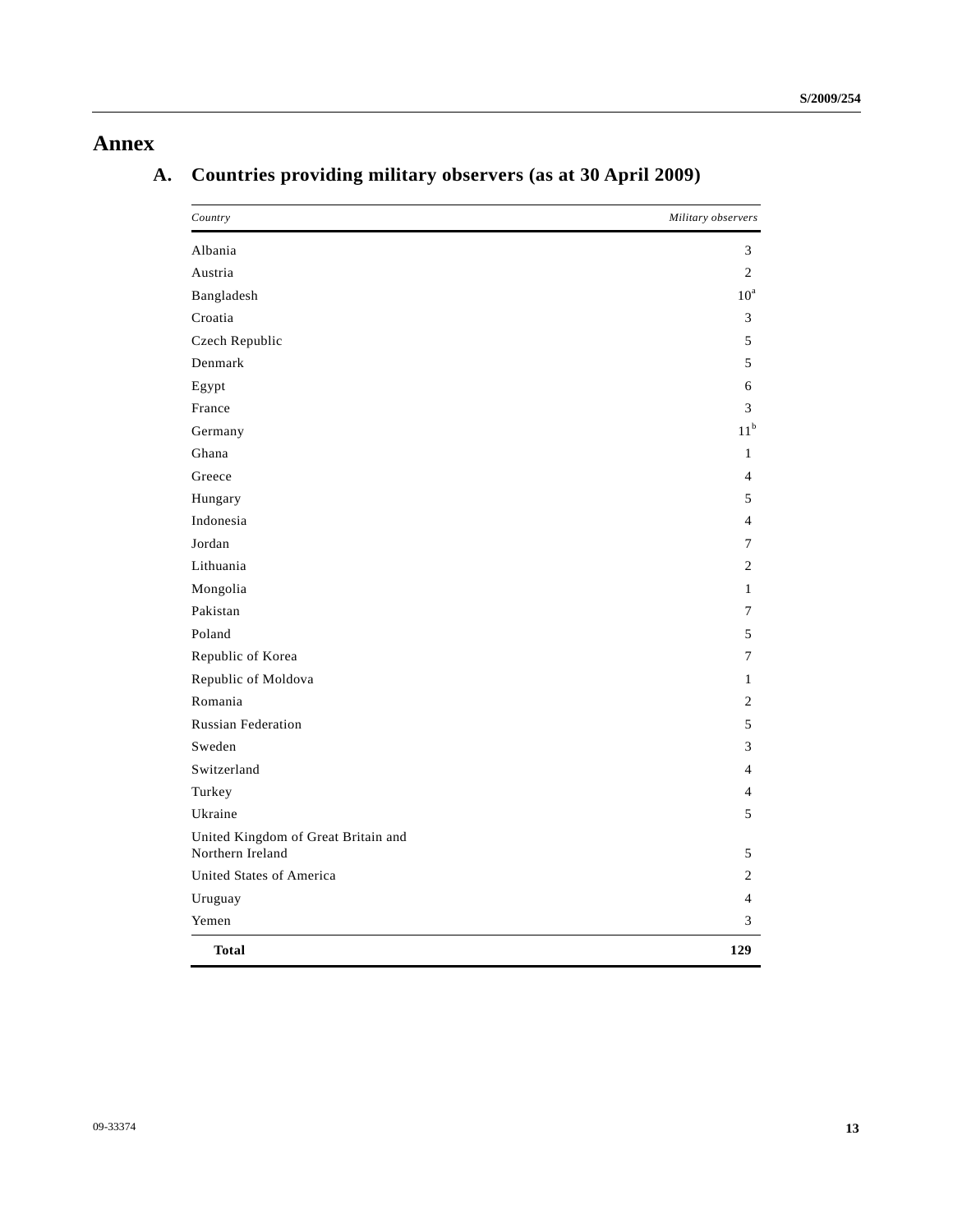# **B. Countries providing police personnel (as at 30 April 2009)**

| Country                   | Police personnel |
|---------------------------|------------------|
| Czech Republic            | 2                |
| Germany                   | 2                |
| Ghana                     | 1                |
| Philippines               | 3                |
| Poland                    | 2                |
| <b>Russian Federation</b> | 2                |
| Sweden                    | 2                |
| Switzerland               | 1                |
| Ukraine                   | $1^{\circ}$      |
| <b>Total</b>              | 16               |

<sup>a</sup> Includes the Chief Military Observer.<br><sup>b</sup> Includes eight medical personnel.<br><sup>c</sup> Senior Police Adviser.